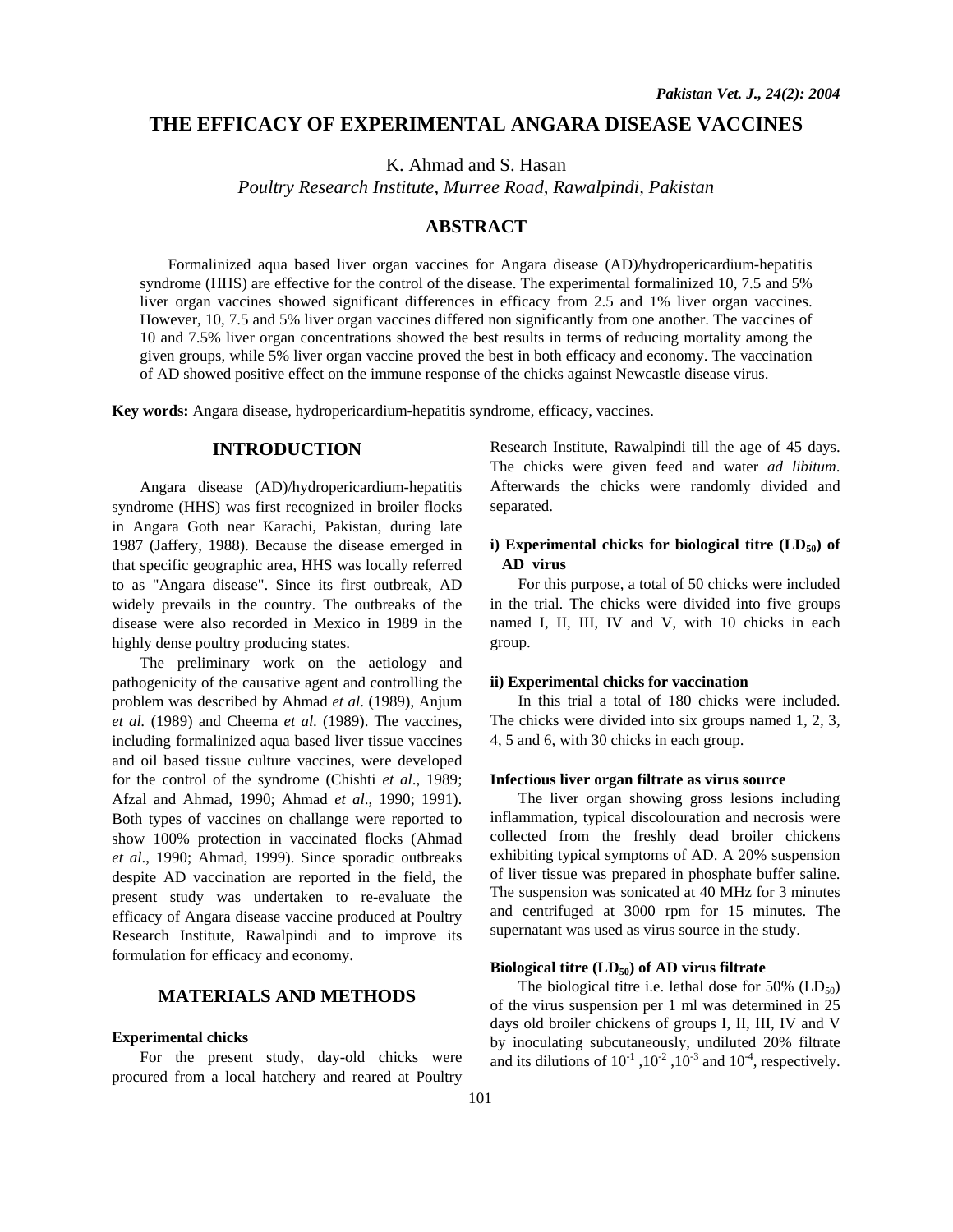$LD_{50}$  was calculated by the method described by Ahmad (1999).

## **AD vaccines**

Five different concentrations of AD vaccine as 1.0, 2.5, 5.0, 7.5 and 10.0% aqua based infectious liver organ tissue filtrate, inactivated with 0.1% formalin, were prepared and named as vaccines I, II, III, IV and V, respectively, for further reference in the study.

### **Comparative efficacy of vaccines**

The chicks of groups 1, 2, 3, 4 and 5 were vaccinated with vaccines I, II, III, IV and V respectively, at the recommended dose of 0.30 ml per chick, at the age of 18 days. The chicks of group 6 were kept without vaccination and were used as negative control. At the age of 25 days, the chicks of each group were further sub-grouped into three groups named 1a, 1b, 1c, 2a, 2b, 2c, 3a, 3b, 3c, 4a, 4b, 4c, 5a, 5b, 5c, 6a, 6b and 6c, having 10 chicks each.

### **Challenge protection**

The chicks in all subgroups were subjected to challenge protection with the 20% viral suspension at the rate of 1 ml subcutaneously per chick 7 days post vaccination at the age of 25 days.

### **Newcastle disease vaccination and serology**

All the experimental chicks were vaccinated twice with Newcastle disease (ND) at the age of 7 and 21 days at the recommended dose rate and route of vaccination to evaluate the immune response of the AD affected birds. Blood samples were collected from the chicks of groups 5 and 6, 20 days after second ND vaccination, sera were separated and antibodies titres against ND virus were determined by the haemagglutination inhibition test. Geometric mean titres (GMT) were calculated by the method described by Burgh (1977).

#### **Statistical analysis**

The data on the challenge protection test were subjected to the statistical analysis for the interpretation of results by using one way analysis of variance (Steel and Torrie, 1984).

## Table 1: Determination of biological titre LD<sub>50</sub>

## **RESULTS AND DISCUSSION**

# **Biological titre (LD<sub>50</sub>)**

The biological titre  $(LD_{50})$  of the 20% viral filtrate was determined as  $10^{1.1}$  per ml inoculated subcutaneously in 25 days old broiler chicks (Table 1). This finding is different from the previously reported viral titres of  $10^4$  to  $10^5$  per ml of 20% liver filtrate studied at the inception of the disease problem (Anonymous, 1989). The reduced number of outbreaks of the disease due to intensive and widely adopted vaccination might have reduced the pathogenicity of the causative agent (Ahmad, 1999).

#### **Efficacy of vaccines**

Formalinized aqua based infected liver organ filtrate vaccines for Angara Disease (AD) were effective for the control of the disease. Statistical analysis of the data showed that the 10, 7.5 and 5% infected liver organ vaccines had significantly better efficacy than 2.5 and 1% infected liver organ vaccines. Their results were, however, non significantly different from one another. Vaccine I (10%) and Vaccine II (7.5%) showed the best results in terms of protection among the given groups (Table 2). However, in the light of the present study and keeping in view the cost element in the production of infectious liver, vaccine III (5%) can be recommended as the best in efficacy and economy. Moreover, vaccination against AD had a good effect on the development of the serum antibodies titres against NDV (Table 3). The low antibodies titres against NDV in the group 6 chicks is supportive of the finding of Naeem *et al.* (1995) that infection of AD is immunosuppressive. The vaccination against AD gives protection against the subclinical infection also. Good performance of the inactivated AD vaccines without priming with live vaccine is also suggestive of the exposure of the chicks to AD virus at early days of their age.

| Group | <b>Dilution</b> | No. of chicks<br>inoculated | No. of chicks<br>died | No. of chicks<br>survived | <b>Proportion</b><br>death ratio | $%$ age |
|-------|-----------------|-----------------------------|-----------------------|---------------------------|----------------------------------|---------|
|       | undiluted       | 10                          | 5                     | 5                         | 17/22                            | 77.3    |
| 2     | $10^{-1}$       | 10                          | 4                     | 6                         | 12/23                            | 52.2    |
| 3     | $10^{-2}$       | 10                          | 3                     |                           | 8/26                             | 30.8    |
| 4     | $10^{-3}$       | 10                          | 3                     |                           | 5/30                             | 16.7    |
| 5     | $10^{-4}$       | 10                          | 2                     | 8                         | 2/34<br>$. -11$                  | 5.9     |

Proportionate distance (PD) =  $52.2 - 50.0 / 52.2 - 30.8 = 0.1$  so,  $LD_{50} = 10$